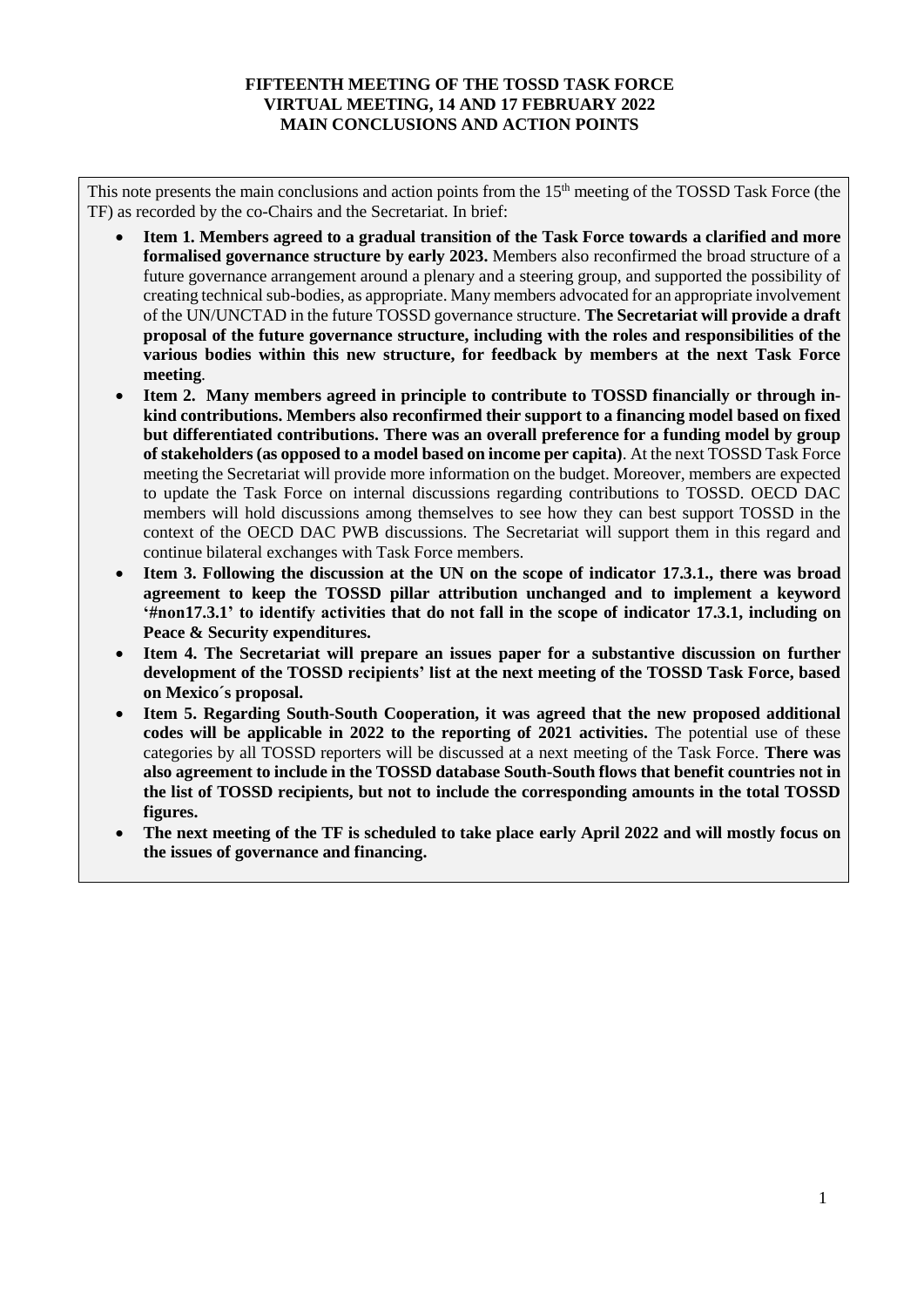|         | <b>Introduction and welcome</b>                                                                                                                                                                                                                                                                                                                                                                                                                                                                                                                                                                                                                                                                                                                                                                                                                                                                                                                                                                                                                                                                                                                                                                                                                                                                                                                                                                                                                                                                                                           |
|---------|-------------------------------------------------------------------------------------------------------------------------------------------------------------------------------------------------------------------------------------------------------------------------------------------------------------------------------------------------------------------------------------------------------------------------------------------------------------------------------------------------------------------------------------------------------------------------------------------------------------------------------------------------------------------------------------------------------------------------------------------------------------------------------------------------------------------------------------------------------------------------------------------------------------------------------------------------------------------------------------------------------------------------------------------------------------------------------------------------------------------------------------------------------------------------------------------------------------------------------------------------------------------------------------------------------------------------------------------------------------------------------------------------------------------------------------------------------------------------------------------------------------------------------------------|
|         | The co-Chair welcomed participants and thanked them for their attendance.                                                                                                                                                                                                                                                                                                                                                                                                                                                                                                                                                                                                                                                                                                                                                                                                                                                                                                                                                                                                                                                                                                                                                                                                                                                                                                                                                                                                                                                                 |
| Item 1. | <b>Future governance of the TOSSD framework</b>                                                                                                                                                                                                                                                                                                                                                                                                                                                                                                                                                                                                                                                                                                                                                                                                                                                                                                                                                                                                                                                                                                                                                                                                                                                                                                                                                                                                                                                                                           |
|         | The Secretariat presented two options for renewed governance arrangements for TOSSD. The first<br>option was a "status quo", where the Task Force could simply extend its TORs and keep its current<br>structure. The second option consisted of an evolution of the Task Force toward clarified and more<br>formalised governance arrangements.                                                                                                                                                                                                                                                                                                                                                                                                                                                                                                                                                                                                                                                                                                                                                                                                                                                                                                                                                                                                                                                                                                                                                                                          |
|         | The co-Chair first recalled the rationale for the discussion on the future governance of TOSSD. He<br>notably recalled some of the content of the TOSSD strategy paper <sup>1</sup> and highlighted challenges that<br>the current situation entails, such as the disconnection between the ambition of TOSSD and the<br>current set-up of the Task Force.                                                                                                                                                                                                                                                                                                                                                                                                                                                                                                                                                                                                                                                                                                                                                                                                                                                                                                                                                                                                                                                                                                                                                                                |
|         | With regard to the two options presented, members agreed on option 2 (a gradual transition<br>of the Task Force towards a clarified and more formalised governance structure by early 2023).<br>Members also reconfirmed the broad structure of a future governance arrangement around a<br>plenary and a steering group, and supported the possibility of creating technical sub-bodies,<br>as appropriate. The following main comments were made regarding this transition:                                                                                                                                                                                                                                                                                                                                                                                                                                                                                                                                                                                                                                                                                                                                                                                                                                                                                                                                                                                                                                                             |
|         | Some members, while supporting the transition, highlighted the importance of taking into<br>$\bullet$<br>account its financial implications.<br>One observer highlighted the importance of keeping a high level of transparency in any<br>$\bullet$<br>future governance arrangement.<br>One member flagged the need to maintain an overall structure that is lean, agile, manageable<br>$\bullet$<br>in size and regionally representative.<br>At the request of the co-Chair, the issue of the name was postponed to a later meeting.<br>$\bullet$<br>There was some divergence on the possible composition of a future steering group with some<br>$\bullet$<br>supporting a group that is widely representative and formal, and others in favour of a looser,<br>more informal, possibly small, steering group.<br>On the membership, members started discussing the possible linkages between membership<br>$\bullet$<br>and financing, and between membership and voting power.<br>Some members indicated that they would provide further comments on the paper after the<br>$\bullet$<br>meeting.<br>Many members advocated for an appropriate involvement of the UN/UNCTAD in the future<br><b>TOSSD governance structure.</b> The following main comments were made on this topic:<br>One member, while strongly supporting the involvement of the UN in TOSSD, cautioned<br>$\bullet$<br>that it will not be possible for them to support a governance model that would entail further<br>financial commitments towards the UN. |
|         | Several members highlighted that "involvement" of the UN did not mean "hosting" by the<br>٠<br>UN, which should rather take place at the OECD due to the synergies and necessary expertise<br>already in place there.<br>UNCTAD indicated that they welcomed a discussion on their involvement in a future<br>$\bullet$<br>governance structure.<br>One member advocated for creating a link between the new TOSSD structure and an<br>$\bullet$<br>existing UN structure, such as the IAEG-SDGs, the UNDCF or the ECOSOC, to seek<br>views from the UN and provide feedback.<br>The Secretariat highlighted that the exact format of the governance structure was still being<br>٠<br>studied, notably as it depended on the availability of funding.                                                                                                                                                                                                                                                                                                                                                                                                                                                                                                                                                                                                                                                                                                                                                                                    |

<sup>&</sup>lt;sup>1</sup> Notably the paragraphs 25 to 28 i[n https://www.tossd.org/docs/strategy-paper-by-co-chairs.pdf](https://www.tossd.org/docs/strategy-paper-by-co-chairs.pdf)

l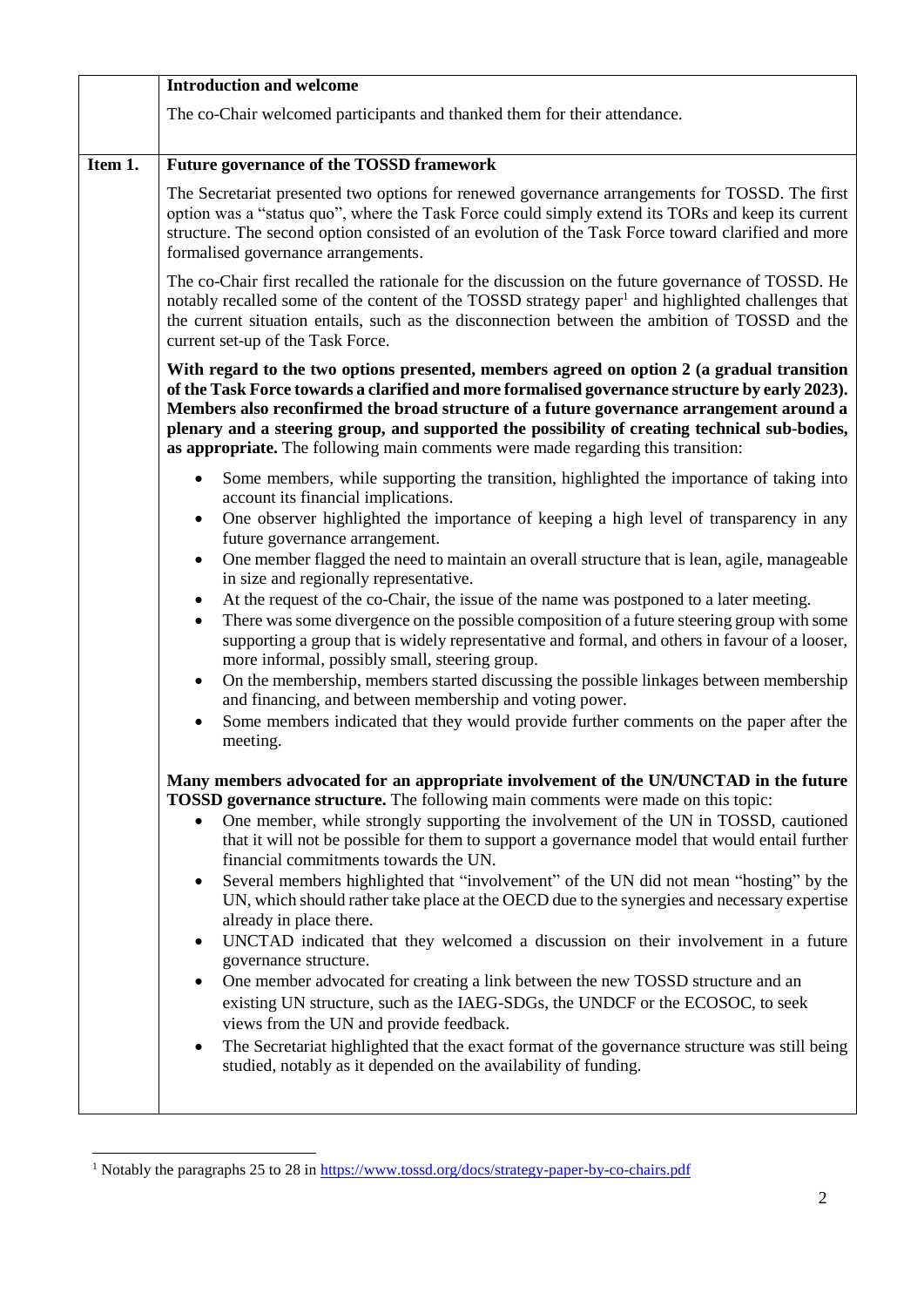|         | The Secretariat will provide a draft proposal of the future governance structure, including<br>possible roles and responsibilities, for feedback by the members at the next Task Force<br>meeting.                                                                                                                                                                                                                                                                                                                                                                                                                                                                                                                                                                                                                                                                                                                                                                                                                                                                                                                                                                                                                                                 |
|---------|----------------------------------------------------------------------------------------------------------------------------------------------------------------------------------------------------------------------------------------------------------------------------------------------------------------------------------------------------------------------------------------------------------------------------------------------------------------------------------------------------------------------------------------------------------------------------------------------------------------------------------------------------------------------------------------------------------------------------------------------------------------------------------------------------------------------------------------------------------------------------------------------------------------------------------------------------------------------------------------------------------------------------------------------------------------------------------------------------------------------------------------------------------------------------------------------------------------------------------------------------|
| Item 2. | <b>Financing scenarios</b>                                                                                                                                                                                                                                                                                                                                                                                                                                                                                                                                                                                                                                                                                                                                                                                                                                                                                                                                                                                                                                                                                                                                                                                                                         |
|         | In follow-up to the discussions at the previous Task Force meeting, the Secretariat presented two<br>possible financing scenarios: one based on per-capita income and another one by stakeholder group.                                                                                                                                                                                                                                                                                                                                                                                                                                                                                                                                                                                                                                                                                                                                                                                                                                                                                                                                                                                                                                            |
|         | The following general comments were made:                                                                                                                                                                                                                                                                                                                                                                                                                                                                                                                                                                                                                                                                                                                                                                                                                                                                                                                                                                                                                                                                                                                                                                                                          |
|         | Several members reiterated their support for a financing model based on fixed but<br>$\bullet$<br>differentiated contributions.                                                                                                                                                                                                                                                                                                                                                                                                                                                                                                                                                                                                                                                                                                                                                                                                                                                                                                                                                                                                                                                                                                                    |
|         | Members flagged the importance of having a model that allows for predictable contributions<br>٠<br>as opposed to a system that would change too often.<br>One member pointed to the importance of a flexible system that suits the wide variety of<br>$\bullet$                                                                                                                                                                                                                                                                                                                                                                                                                                                                                                                                                                                                                                                                                                                                                                                                                                                                                                                                                                                    |
|         | members' funding procedures.                                                                                                                                                                                                                                                                                                                                                                                                                                                                                                                                                                                                                                                                                                                                                                                                                                                                                                                                                                                                                                                                                                                                                                                                                       |
|         | Several participants requested more information on what the overall budget would fund.<br>$\bullet$<br>One member from the SSC community indicated that if SSC providers wish to have a voice<br>$\bullet$<br>in TOSSD, they do need to contribute.                                                                                                                                                                                                                                                                                                                                                                                                                                                                                                                                                                                                                                                                                                                                                                                                                                                                                                                                                                                                |
|         | While several members expressed no specific preference for a particular model, there was an<br>overall preference for funding model n°1 (by group of stakeholders):                                                                                                                                                                                                                                                                                                                                                                                                                                                                                                                                                                                                                                                                                                                                                                                                                                                                                                                                                                                                                                                                                |
|         | Several members indicated that this scenario better reflects the reality of development co-<br>٠                                                                                                                                                                                                                                                                                                                                                                                                                                                                                                                                                                                                                                                                                                                                                                                                                                                                                                                                                                                                                                                                                                                                                   |
|         | operation.<br>One member expressed the need to establish clear criteria for each group of stakeholders.<br>٠<br>Several members considered the proposed amounts as reasonable contributions.                                                                                                                                                                                                                                                                                                                                                                                                                                                                                                                                                                                                                                                                                                                                                                                                                                                                                                                                                                                                                                                       |
|         | On the contributions themselves the following comments were made:                                                                                                                                                                                                                                                                                                                                                                                                                                                                                                                                                                                                                                                                                                                                                                                                                                                                                                                                                                                                                                                                                                                                                                                  |
|         | Traditional providers: The co-Chair clarified to traditional providers that their<br>٠<br>contributions should be on top of those planned for the OECD DAC PWB. This was indeed<br>clear for the majority of DAC members even if one member expressed that they would prefer<br>their contribution to be part of the OECD DAC PWB. OECD DAC members should hold<br>discussions among themselves to see how they can best support TOSSD in the context of the<br>OECD DAC PWB discussions.<br><b>SSC providers:</b> One member reiterated its commitment to contribute financially to TOSSD.<br>Several other SSC providers agreed to contribute in principle, but indicated that it was<br>challenging for them and that this may take time. There was an agreement on the need for a<br>discussion on more innovative solutions (incl. in-kind, role of regional organisations).<br><b>Multilaterals:</b> One multilateral organisation formally confirmed a contribution while<br>$\bullet$<br>another keeps investigating the issue.<br><b>Recipient countries:</b> Several members indicated that recipient countries can contribute<br>$\bullet$<br>indirectly and that perhaps some countries and organisations could cover contributions on |
|         | their behalf.<br>On next steps, the Secretariat recalled the two main difficulties in the context of the OECD                                                                                                                                                                                                                                                                                                                                                                                                                                                                                                                                                                                                                                                                                                                                                                                                                                                                                                                                                                                                                                                                                                                                      |
|         | <b>DAC PWB:</b>                                                                                                                                                                                                                                                                                                                                                                                                                                                                                                                                                                                                                                                                                                                                                                                                                                                                                                                                                                                                                                                                                                                                                                                                                                    |
|         | The necessity to have a budget that is commensurate to the needs for managing TOSSD,<br>٠<br>including the data collection for close to 100 providers.<br>Since the last OECD DAC PWB had a budget cap, it would be important that the DAC<br>$\bullet$                                                                                                                                                                                                                                                                                                                                                                                                                                                                                                                                                                                                                                                                                                                                                                                                                                                                                                                                                                                            |
|         | agrees at least to remove this cap on voluntary contributions to allow interested countries<br>and organisations to contribute.                                                                                                                                                                                                                                                                                                                                                                                                                                                                                                                                                                                                                                                                                                                                                                                                                                                                                                                                                                                                                                                                                                                    |
|         | At the next TOSSD Task Force meeting the Secretariat will provide more information on the<br>budget. Moreover, members are expected to update the Task Force on internal discussions<br>regarding contributions to TOSSD. OECD DAC members will hold discussions among<br>themselves to see how they can best support TOSSD in the context of the OECD DAC PWB<br>discussions. The Secretariat will support them in this regard and continue bilateral exchanges<br>with Task Force members.                                                                                                                                                                                                                                                                                                                                                                                                                                                                                                                                                                                                                                                                                                                                                       |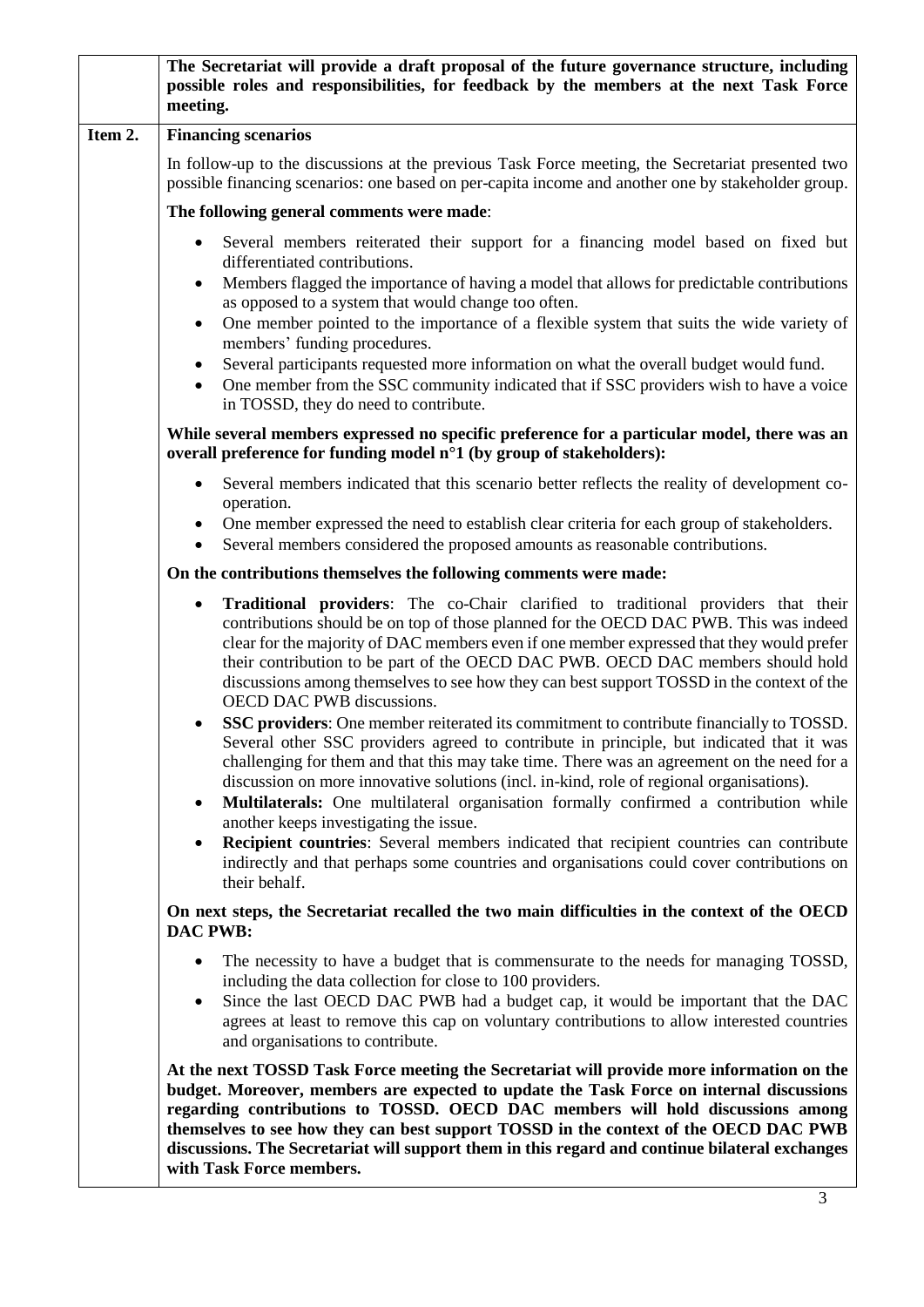| Item 3. | Possible adjustments to TOSSD following the UN process: Peace and Security<br>The Secretariat presented a short paper on the pros and cons of adjusting the TOSSD framework to<br>take into account the scope of Indicator 17.3.1 as defined by the IAEG-SDGs working group on the<br>measurement of development support, in particular moving all non-ODA eligible peace and security<br>activities to Pillar II. Members were invited to provide guidance on the preferred way forward for<br>TOSSD.<br>Most members preferred keeping the pillar attribution in TOSSD unchanged. In<br>$\bullet$                                                                 |
|---------|---------------------------------------------------------------------------------------------------------------------------------------------------------------------------------------------------------------------------------------------------------------------------------------------------------------------------------------------------------------------------------------------------------------------------------------------------------------------------------------------------------------------------------------------------------------------------------------------------------------------------------------------------------------------|
|         | particular cross-border flows to developing countries in support of non-ODA eligible<br>activities should remain in pillar I. Members considered that it is important to keep<br>consistency in the logic of the two TOSSD pillars.<br>Some members also noted that the reference to TOSSD as a data source for indicator 17.3.1<br>$\bullet$<br>is only a first step in the longer and incremental process of anchoring TOSSD within the UN.<br>Efforts in this regard will need to continue and it will be important to continue collecting<br>data on activities beyond the scope of indicator 17.3.1 to build evidence and inform the future<br>UN discussions. |
|         | In order to identify activities that would not fall under the scope of indicator 17.3.1 and that<br>$\bullet$<br>would need to be excluded from the data submitted to the UN Statistics Division, members<br>suggested using a keyword '#non17.3.1'. Members also stressed that while the generation<br>of the keyword may be automated for reporters to the OECD Creditor Reporting System<br>(CRS), it will have to be done manually for South-South providers who report only in<br>TOSSD.<br>One member expressed interest in obtaining support on how to report on peace and security<br>$\bullet$                                                             |
|         | activities.<br>The Secretariat confirmed the feasibility of using a keyword '#non17.3.1' and its availability to<br>support South-South providers in identifying peace and security activities excluded from the<br>indicator 17.3.1.                                                                                                                                                                                                                                                                                                                                                                                                                               |
|         | In his summary, the co-Chair noted the broad agreement for keeping the TOSSD pillar<br>attribution unchanged and for implementing a keyword '#non17.3.1'.                                                                                                                                                                                                                                                                                                                                                                                                                                                                                                           |
| Item 4. | Further development of the TOSSD recipients' list<br>Mexico presented some preliminary ideas on further development of the TOSSD recipients' list<br>based on multi-dimensional criteria. This item was not subject to a discussion by the Task Force. It<br>was agreed that the Secretariat will prepare an issues paper for a substantive discussion on this topic<br>at the next meeting of the TOSSD Task Force, based on Mexico's proposal.                                                                                                                                                                                                                    |
| Item 5. | Possible adjustments to TOSSD following the UN process: South-South co-operation                                                                                                                                                                                                                                                                                                                                                                                                                                                                                                                                                                                    |
|         | The Secretariat presented a proposal to make temporary adjustments to TOSSD to adapt it to the<br>conceptual framework of South-South co-operation (SSC), which will be subject to pilot testing in<br>2023-24 by UNCTAD, in collaboration with the OECD. The TOSSD methodology would then be<br>updated, taking into account the results of the pilot testing.                                                                                                                                                                                                                                                                                                     |
|         | The proposal contained several additional TOSSD codes that would capture the modalities included<br>in the SSC conceptual framework, so that TOSSD data as reported by SSC providers can directly<br>feed the pilot exercise.                                                                                                                                                                                                                                                                                                                                                                                                                                       |
|         | There was overall support from Task Force members and especially from SSC providers to include<br>the SSC-specific codes in the TOSSD methodology. Some members noted that some of these<br>additional categories would also be useful for traditional providers.                                                                                                                                                                                                                                                                                                                                                                                                   |
|         | A SSC provider suggested leaving the reference to the BAPA+40 process in footnote 25.                                                                                                                                                                                                                                                                                                                                                                                                                                                                                                                                                                               |
|         | There was also general support for including in the TOSSD database activities of SSC providers that<br>benefit countries not in the list of TOSSD recipients but that are considered as developing countries<br>by SSC providers e.g. Chile or Uruguay. Members also agreed that this support should not be shown<br>in total TOSSD figures.                                                                                                                                                                                                                                                                                                                        |